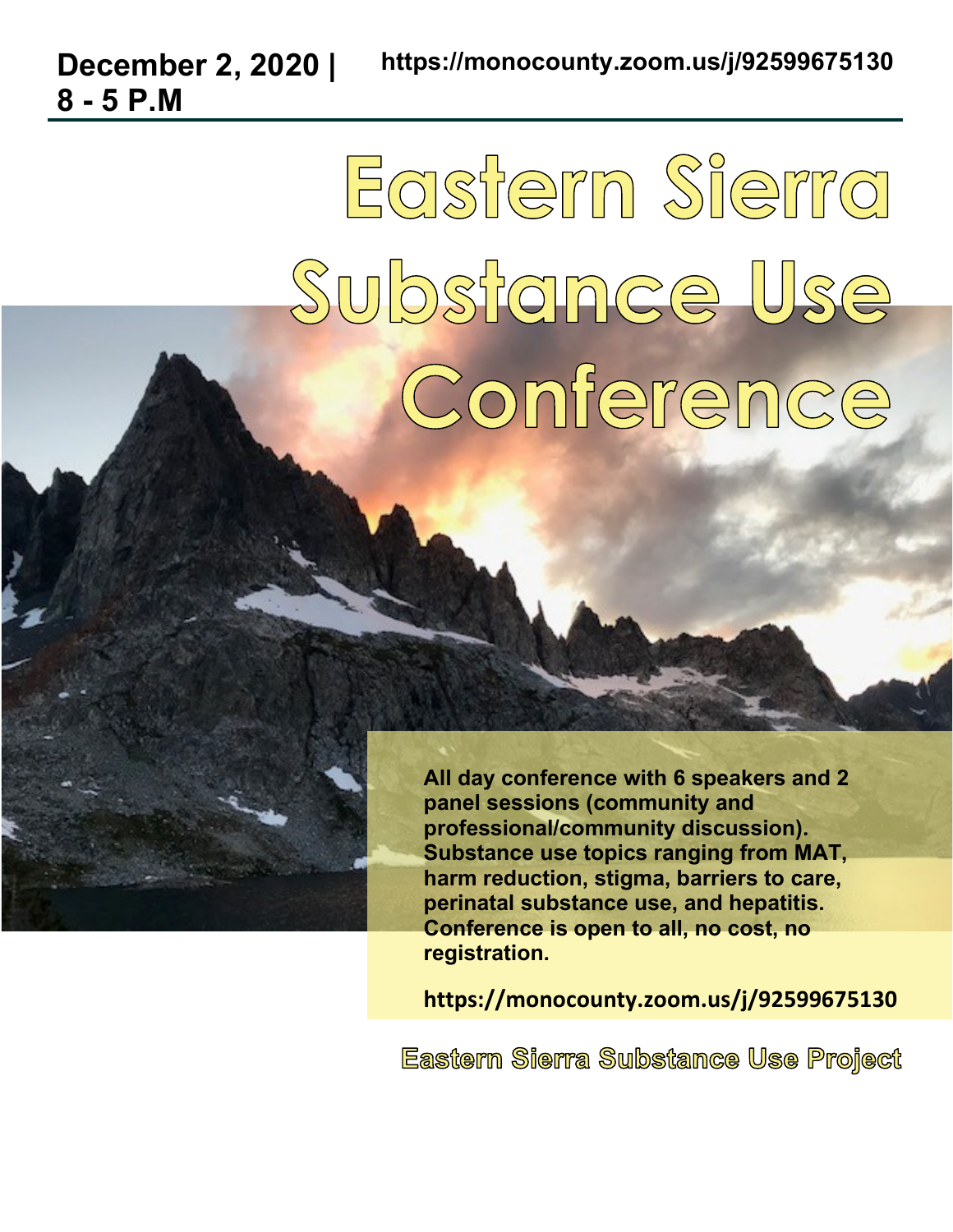| Agenda |                                          |  |  |
|--------|------------------------------------------|--|--|
|        | 0800-0815 Welcome, blessing, honor song  |  |  |
|        | 0815-0900 Opening speaker                |  |  |
|        | 0900-1000 Dr. Vitka Eisen                |  |  |
|        | 1000-1100 Sarah Reese                    |  |  |
|        | 1100-1230 Marlies Perez and Arlene Brown |  |  |
|        | 1300-1400 Community panel, stigma, and   |  |  |
|        | barriers to care discussion              |  |  |
|        | 1405-1500 Rachel McLean                  |  |  |
|        | 1505-1600 Jessica Smith                  |  |  |
|        | 1600-1700 Open discussion                |  |  |
|        | <b>Closing ceremony</b>                  |  |  |
|        |                                          |  |  |
|        |                                          |  |  |
|        |                                          |  |  |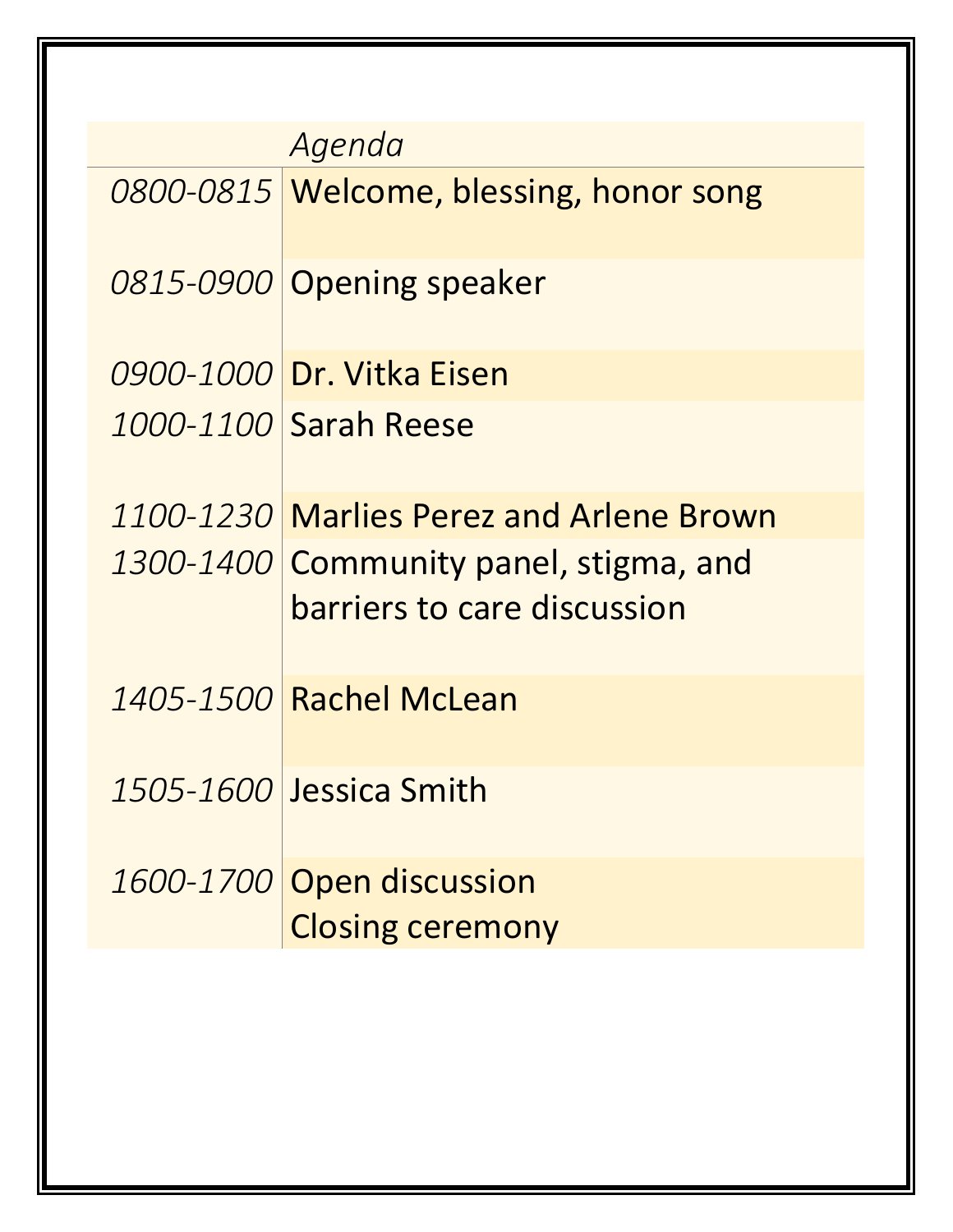| <b>Speakers</b> |                                                                        | <b>Bio</b>                                                                                                                                                                                                                                                                                                                                                                                                                                                                                                                                                                                                                                                                                                                                                                                                                                                                                                                                                                                                                                                                                                                                                                                                                                                                         |
|-----------------|------------------------------------------------------------------------|------------------------------------------------------------------------------------------------------------------------------------------------------------------------------------------------------------------------------------------------------------------------------------------------------------------------------------------------------------------------------------------------------------------------------------------------------------------------------------------------------------------------------------------------------------------------------------------------------------------------------------------------------------------------------------------------------------------------------------------------------------------------------------------------------------------------------------------------------------------------------------------------------------------------------------------------------------------------------------------------------------------------------------------------------------------------------------------------------------------------------------------------------------------------------------------------------------------------------------------------------------------------------------|
| $9-10am$        | Dr. Vitka Eisen,<br>President &<br>CEO of<br><b>HealthRIGHT</b><br>360 | Vitka Eisen is the President and Chief Executive Officer of<br>HealthRIGHT 360, a network of Federally Qualified Health Centers<br>and one of the largest providers of behavioral health services to<br>marginalized Californians. With over 30 years of experience in<br>human services, she has dedicated her career to supporting people<br>and communities struggling with addiction and incarceration through<br>the provision of integrated, compassionate, and relevant care. Since<br>being appointed to her current role in 2010, Vitka has led<br>HealthRIGHT 360 through a series of mergers, growing the<br>organization to serve over 36,000 people annually. A frequent<br>speaker on innovative clinical and business practices, Vitka serves on<br>the board of directors of the National Council for Behavioral Health,<br>the California Association of Drug and Alcohol Program Executives,<br>and the California Council of Community Behavioral Health Agencies.<br>Vitka earned a MSW from San Francisco State University and a<br>Doctorate from the Harvard Graduate School of Education. She is<br>also a person in long term recovery from substance use disorder;<br>having participated in treatment over 30 years ago at the agency she<br>now leads. |
| 10-11am         | Sarah Reese,<br>Assistant<br>Professor at<br>University of<br>Montana  | Sarah Reese has over a decade of direct social work practice working<br>with individuals and families impacted by poverty, oppression, and<br>mental health and substance use disorders. This experience has<br>informed her research interests - primarily, integrated health<br>intervention to promote health and well-being during the perinatal<br>period, with a particular focus on parental substance use disorder.<br>Sarah embedded herself in a high-risk prenatal clinic specializing in<br>substance use disorder treatment to complete her doctoral research,<br>while supervising eight social work interns. As an assistant professor<br>at the University of Montana, Sarah teaches in the graduate social<br>work program and serves as principal investigator on a study<br>evaluating a system-wide intervention to universal screen obstetric<br>patients for substance use and connect them to needed services.                                                                                                                                                                                                                                                                                                                                              |
|                 | <b>Marlies Perez</b><br>and<br>Arlene Brown<br>(NIH/Inyo)              | Marlies L. Perez is the Division Chief over the Community Service<br>Division (CSD) within the Department of Health Care Services. The<br>CSD is responsible for various behavioral health programs and<br>services for adults, youth, and children. The CSD is charged with<br>policy development, oversight, compliance, and monitoring of the<br>Mental Health Services Act (MHSA), Short-Term Residential<br>Therapeutic Programs (STRTP) and Children's Therapeutic Care<br>Programs. Additionally, CSD administers several grants through the<br>Substance Abuse Mental Health Services Administration (SAMHSA)<br>including; the Substance Abuse Block Grant (SABG), Community<br>Mental Health Services Block Grant. CSD is also responsible for the<br>State Targeted Response to the Opioid Crisis (Opioid STR) Grants and<br>has funded the Medication Assisted Treatment (MAT) Expansion<br>Project. The MAT Expansion Project consists of three primary<br>components which include the California Hub and Spoke System (CA<br>H&SS), increasing the availability and utilization of MAT statewide,                                                                                                                                                                   |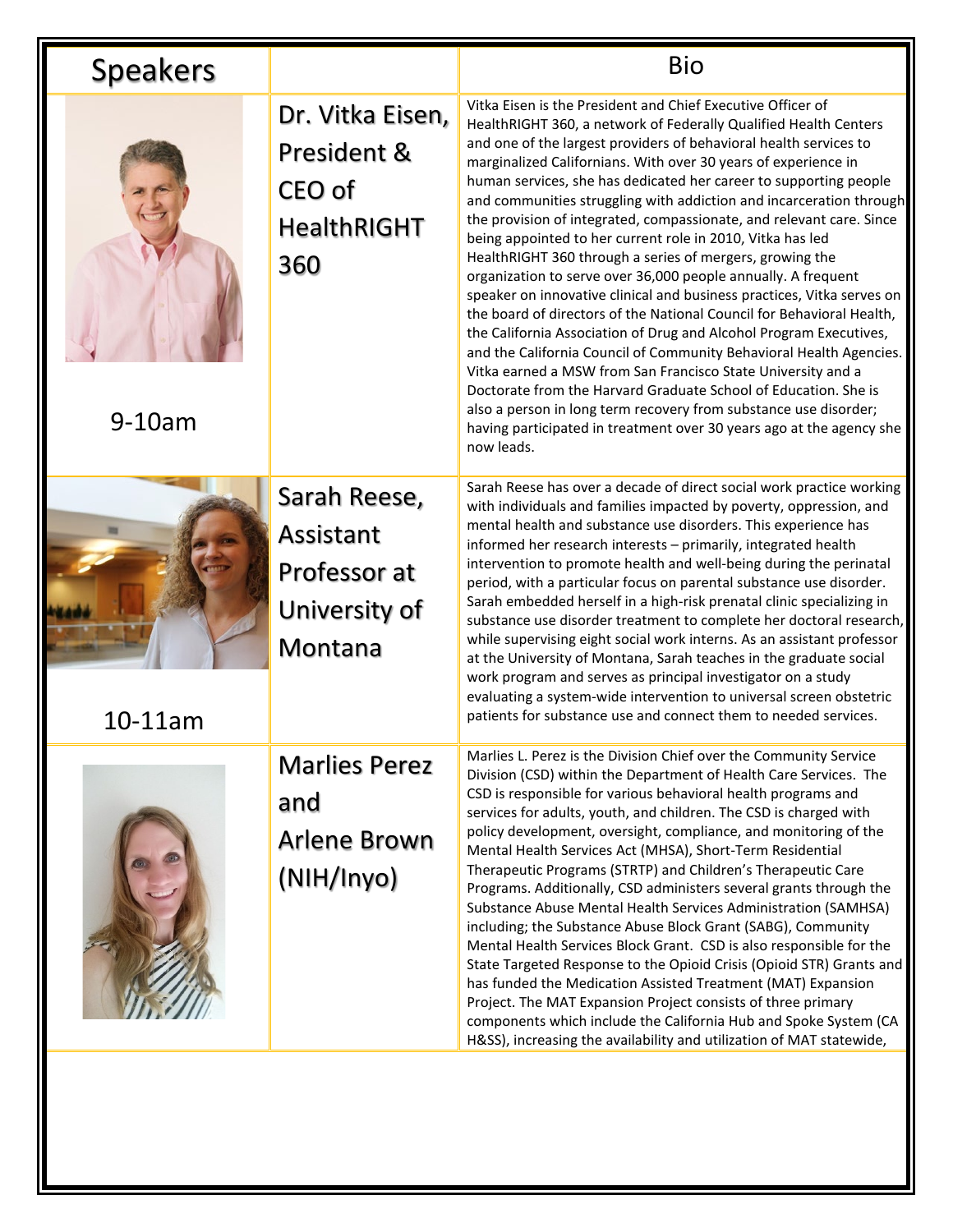| $11am-12pm$ |                                                                                                                                       | and Tribal MAT Project. As part of grant oversight, CSD administers<br>multiple contracts with counties and providers. Other programs CSD<br>oversees are behavioral health prevention and family services and<br>Proposition 64 youth Substance Use Disorder (SUD) Prevention<br>funding. The CSD is also responsible for conducting data analysis and<br>research activities to various programs that provide behavioral<br>health services to individuals throughout California.<br>Ms. Perez has worked in the SUD treatment field for over seventeen<br>years; since the inception of Proposition 36. SUD was also<br>responsible for the federal opioid grants oversight, counselor<br>certification and aspects of the Drug Medi-Cal Organized Delivery<br>System 1115 waiver. Her other experience includes the California<br>Conservation Corps, president of a non-profit service organization,<br>VISTA Volunteer, and authoring fiction novels. Ms. Perez has a<br>Bachelor's degree in International Relations and a Master's degree in<br>Organizational Management.                                                                                                                                                                                                                                                                                                                                    |
|-------------|---------------------------------------------------------------------------------------------------------------------------------------|-----------------------------------------------------------------------------------------------------------------------------------------------------------------------------------------------------------------------------------------------------------------------------------------------------------------------------------------------------------------------------------------------------------------------------------------------------------------------------------------------------------------------------------------------------------------------------------------------------------------------------------------------------------------------------------------------------------------------------------------------------------------------------------------------------------------------------------------------------------------------------------------------------------------------------------------------------------------------------------------------------------------------------------------------------------------------------------------------------------------------------------------------------------------------------------------------------------------------------------------------------------------------------------------------------------------------------------------------------------------------------------------------------------------------|
| z-3pm       | Rachel<br>McLean, MPH<br>(she/her)<br>Chief, Office of<br><b>Viral Hepatitis</b><br>Prevention<br><b>STD Control</b><br><b>Branch</b> | Rachel McLean, MPH, leads the California Department of Public<br>Health, Office of Viral Hepatitis Prevention. Previously, she worked<br>on policies affecting incarcerated youth and their families at the Ella<br>Baker Center for Human Rights in Oakland and on issues affecting<br>people released from prisons and jails at the Council of State<br>Governments Justice Center in New York. While completing her<br>Master of Public Health degree at Johns Hopkins University, she<br>conducted a needs assessment of women at the Baltimore City<br>Detention Center. She served as outreach coordinator for a study of<br>HIV and viral hepatitis among young people who inject drugs,<br>tracking participants to ensure hepatitis A and hepatitis B vaccine<br>adherence, and spent four years working with homeless youth in San<br>Francisco. She also founded the Drug Overdose Prevention and<br>Education (DOPE) Project.<br>Fatal Opioid Overdose, HIV, and Hepatitis C virus (HCV)<br>Vulnerability<br>Rachel McLean, MPH, Chief, Office of Viral Hepatitis Prevention,<br>California Department of Public Health (CDPH), will present<br>information on an analysis CDPH conducted to assess county-level<br>vulnerability in California to a rapid increase in fatal opioid<br>overdoses, HIV, or hepatitis C infections related to injection drug use.<br>This information can be used to inform |